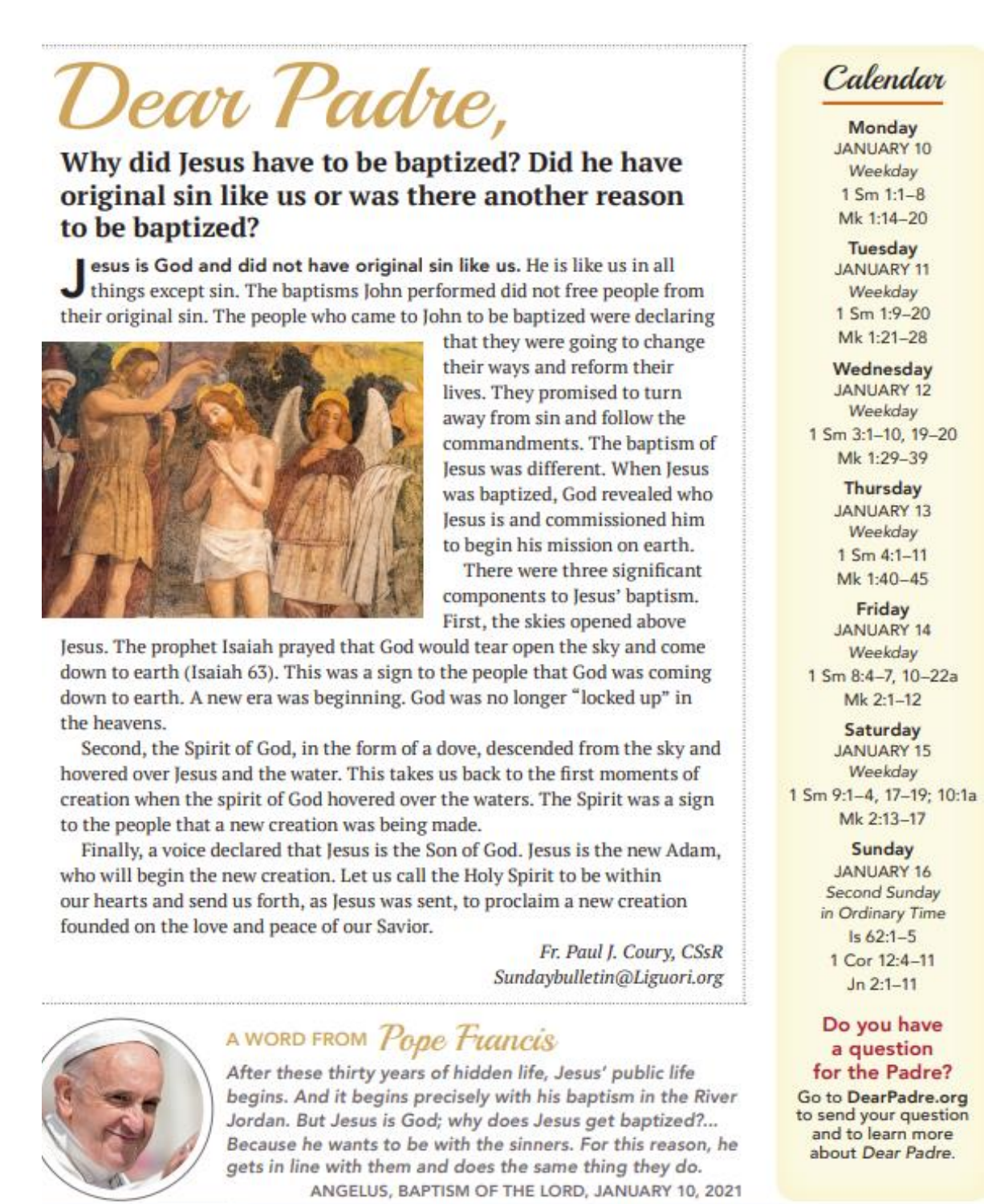

# Baptism of the Lord January 9, 2022



## St. Ann Catholic Church & Our Lady of Chartres Mission *Pastor: Reverend Fr. David Milton Office phone: 228-832-2560, Hours: Monday-Friday 9am-3pm.*  Web: www.stannparishlizana.org --- Email: stanngulfport @hot mail.com



St. Ann Mass Schedule & intentions Jan 8th 4pm Int of Donor Jan 9<sup>th</sup> 9 am Parish Jan 9<sup>th</sup> Sun 6pm Int of Donor **SACRAMENT OF RECONCILIATION Both before Mass and by Appointment**

Mon 8am Int of Donor Wed 6pm Int of Donor Thurs 8amInt of Donor Fri 8am Int of Donor

Jan 15th 4pm Int of Donor Jan 16<sup>th</sup> 9 am Int of Donor Jan 16<sup>th</sup> Sun 6pm Parish **Our Lady of Chartres Mass Schedule.**  Jan 9<sup>th</sup> Sun 7:30 am, Donor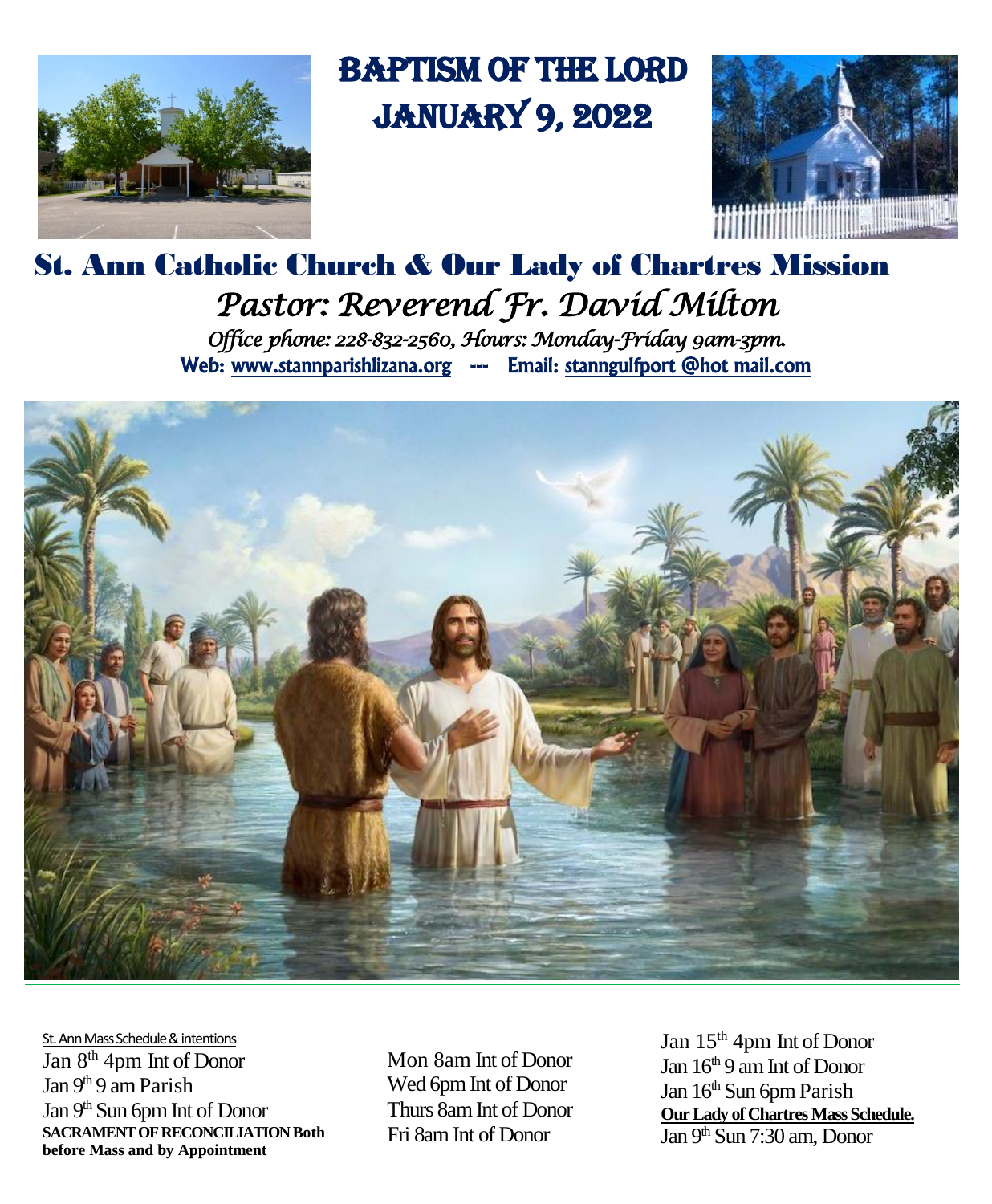#### *From Father David's Desk...*

## Dear Parishioners and Friends,

*After…Jesus also had been baptized and was praying, heaven was opened and the Holy Spirit descended upon him in bodily form like a dove. LUKE 3:21–22*

# **Taking Up Christ's Ministry**

Before the Second Vatican Council, ministry was considered by many to be a Protestant word, and the religious leader who did it was called a minister. Catholics had priests and bishops who received and administered sacraments. Religious women did the Church's work in schools and hospitals. The council turned our understanding of Church membership inside out. We've come to realize that with baptism—not ordination or religious profession—comes the responsibility of ministry. Catholics and Protestants alike understand their commitment to justice and peace is a genuine ministry that seeks to establish God's reign in our world. Many interpreters believe that the account of Jesus' baptism points to the inauguration of his own ministry. The theology expressed is certainly Trinitarian (the voice, Jesus identified as Son, and the dove). However, the revelation of his true identity occurs as he begins preaching and healing. Some say his baptism was meant to strengthen him as he began his public life. Others believe it was meant to strengthen his disciples. Today we maintain that by baptism we are all children of God. Vatican II has enlightened us as to what this really means. Pope Francis has reminded us that by virtue of our baptism we are missionary disciples (see

Evangelii Gaudium, 120). In other words, as disciples we follow Jesus, learning from him. As missionaries we go out to spread his Good News to others. It is now for us to take up the ministry where he left off, to be faithful servants with whom God is well pleased.

- $\div$  How does your life's work make the world better? If it does, then you are a missionary disciple of Jesus.
- Go out of your way to make someone's life a little better this week.

#### WITH PRAYERS Fr. David

**ST. ANN STEWARDSHIP: Identifiable** \$1,937.00 \$loose: \$267.00 **Total: \$2,204.00** Children: \$ 11.00 Ach: \$ 675 spl coll: \$628.00 **OLC STEWARDSHIP:** Identifiable \$570.00 Loose: \$68.00 **Total**: \$.638.00. **spl coll: \$98.00**

**Welcome new parishioner:** We welcome Cooper Allen Underwood to our community who was baptized and became a member of the St. Ann community. Thanks to Beau and Valeri Underwood for bringing their child into the church family.

**Church Envelopes for the year 2022**: are available in front of the church. Please pick up your own envelope which is labeled with your name and address. Don't leave it behind. If anything needs to be changed let Fr. David know. Thanks.

**Year-end summary:** If you would like to have a year-end summery of your donations to the church for the tax exception, let Fr. David know, he will send it to you as soon as possible. Thanks.

**WE WELCOME NEW MEMBERS † PLEASE FILL OUT A NEW MEMBER REGISTRATION FORM AND SUBMIT TO PARIS[H OFFICE](http://office.fr/) FR. DAVID WOULD BE HAPPY TO VISIT WITH YOU AND HELP YOU ASSESS YOUR SPIRITUAL NEEDS.**